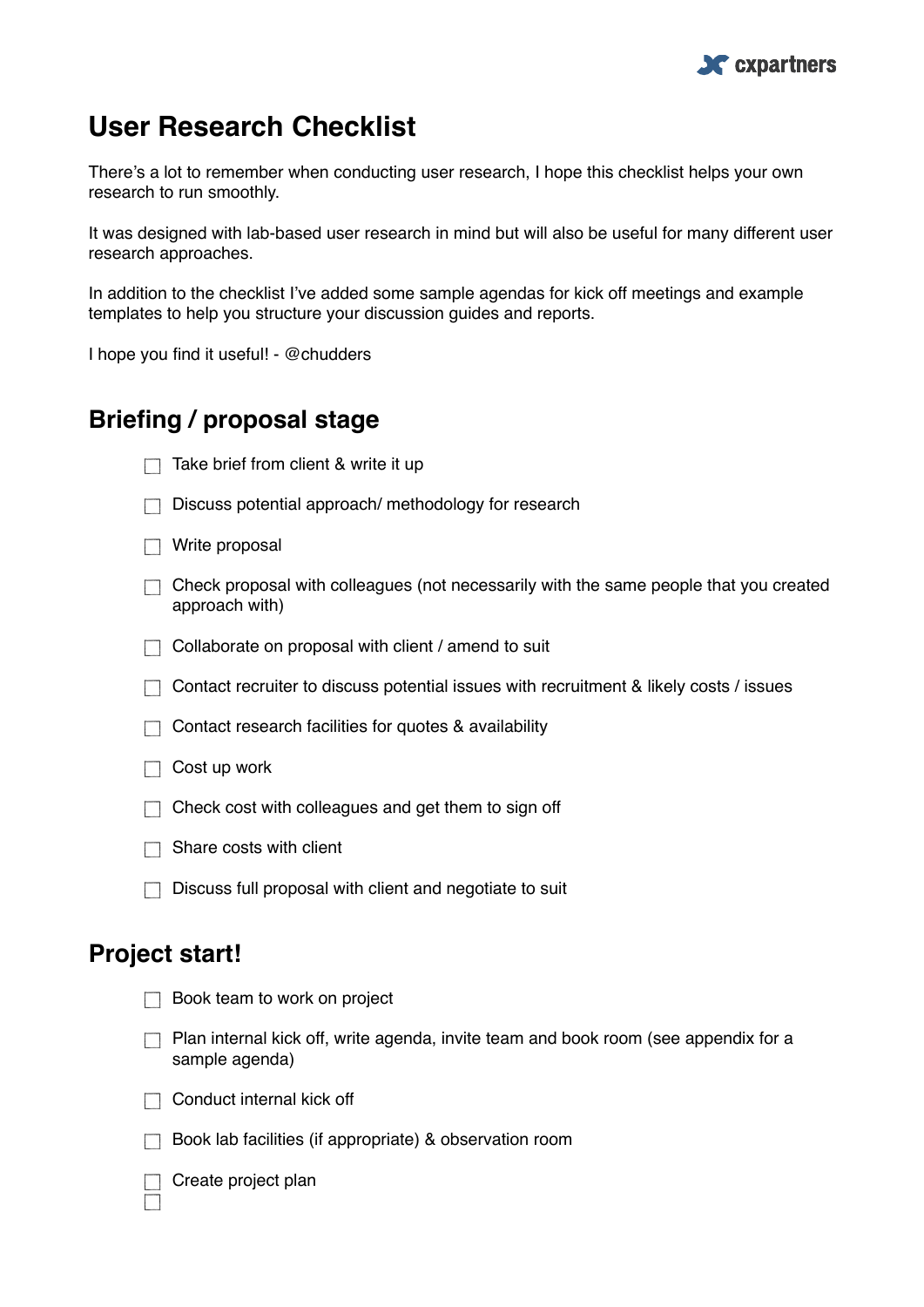

 $\Box$  Create/ share wider team kick off agenda (see appendix for a sample agenda)

 $\Box$  Book room for kick off

- Invite people for kick off (e.g. Project Manager, UX Researchers, client representatives)
- $\Box$  Conduct kick off
- $\Box$  Share actions following kick off
- Invite people to attend test sessions  $\&$  debriefs etc (invite people like product managers, business stakeholders, product owners, designers, developers, influencers, people you want to influence, trouble makers!)

#### **Recruitment**

- $\Box$  Write recruitment brief to define exactly who you want the recruiter to find for you (defining required segments, behaviours, attitudes, experience etc)
- $\Box$  Share recruitment brief with client and discuss/ amend to suit

 $\Box$  Send recruitment brief to recruiter and discuss

- $\Box$  Once it's available check and sign off screener & participant list from recruiter
- $\Box$  Support recruiter through recruitment process as required
- $\Box$  Share final list of recruited users with client

### **Discussion guide / Test script**

|  |  | $\Box$ Familiarise yourself with test candidate (prototype, app or website etc.) |  |
|--|--|----------------------------------------------------------------------------------|--|
|  |  |                                                                                  |  |

- $\Box$  Do any suitable desk research you can to bring you up to date with the latest insights and to immerse yourself within the domain (e.g. look at analytics, previous research reports, your clients existing products and services, store visits etc)
- $\Box$  Review notes from kick off as a reminder of objectives of research to inform discussion guide
- $\Box$  Write discussion quide (see appendix for a some notes to help you write this)
- $\Box$  Share discussion guide with colleagues & amend to suit
- $\Box$  Share discussion quide with client and discuss/ amend to suit

### **Test prep (ideally during week before the test sessions)**

 $\Box$  Discuss structure of session with colleagues who will be helping you with the research, define roles & responsibilities for each other on the day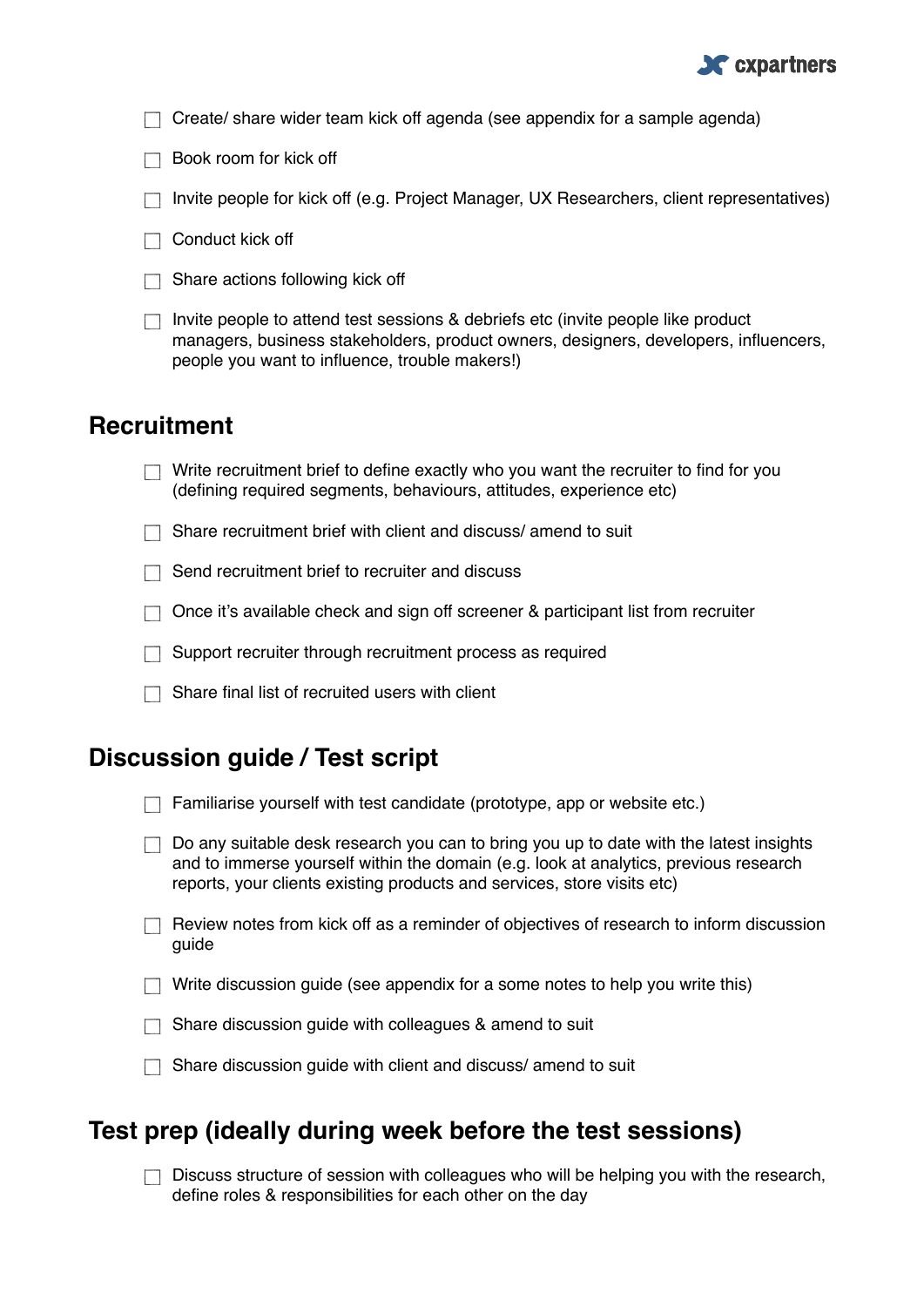

| Conduct test run of session well in advance of session with colleague who will help<br>facilitate & take notes                                     |
|----------------------------------------------------------------------------------------------------------------------------------------------------|
| Check all rooms still booked                                                                                                                       |
| Visit the research venue if you are unfamiliar with it. If you can't go in person visit their<br>website to check out photos to get a feel for it. |
| Amend discussion guide to fix any issues found in test session                                                                                     |
| Order lunch and refreshments (we recommend getting loads of nice cakes in for<br>observers to encourage them to attend)                            |
| Book parking spaces                                                                                                                                |
| Designate someone to greet users on the day, give them incentive and to ask users to<br>sign consent forms                                         |
| Check that IT support staff will be available on the day                                                                                           |
| Discuss with client what final deliverable needs to be so that you can plan to take notes<br>in such a way as to facilitate analysis and reporting |

## **A few days before research**

- $\Box$  Decide how notes will be taken i.e. individual insights to be put on separate post it notes and stuck on printed screen shots of relevant screens of prototype
- $\Box$  Print screens of relevant screens of prototype and stick on walls in observation room (if relevant)

 $\Box$  Check recording equipment works

- $\Box$  Organise incentives for participants
- $\Box$  Double check with recruits that they can still attend
- $\Box$  If providing remote viewing of research set up and test that it works
- Add bookmarks to allow quick access to relevant parts of prototype (if required)

### **Day/s of research**

- T Check & tidy test room and observation room
- $\Box$  Get in early to fix everything that will have stopped working for no reason!
- $\Box$  Check audio and video is being broadcast in observation room
- □ Check prototype is working / internet connection works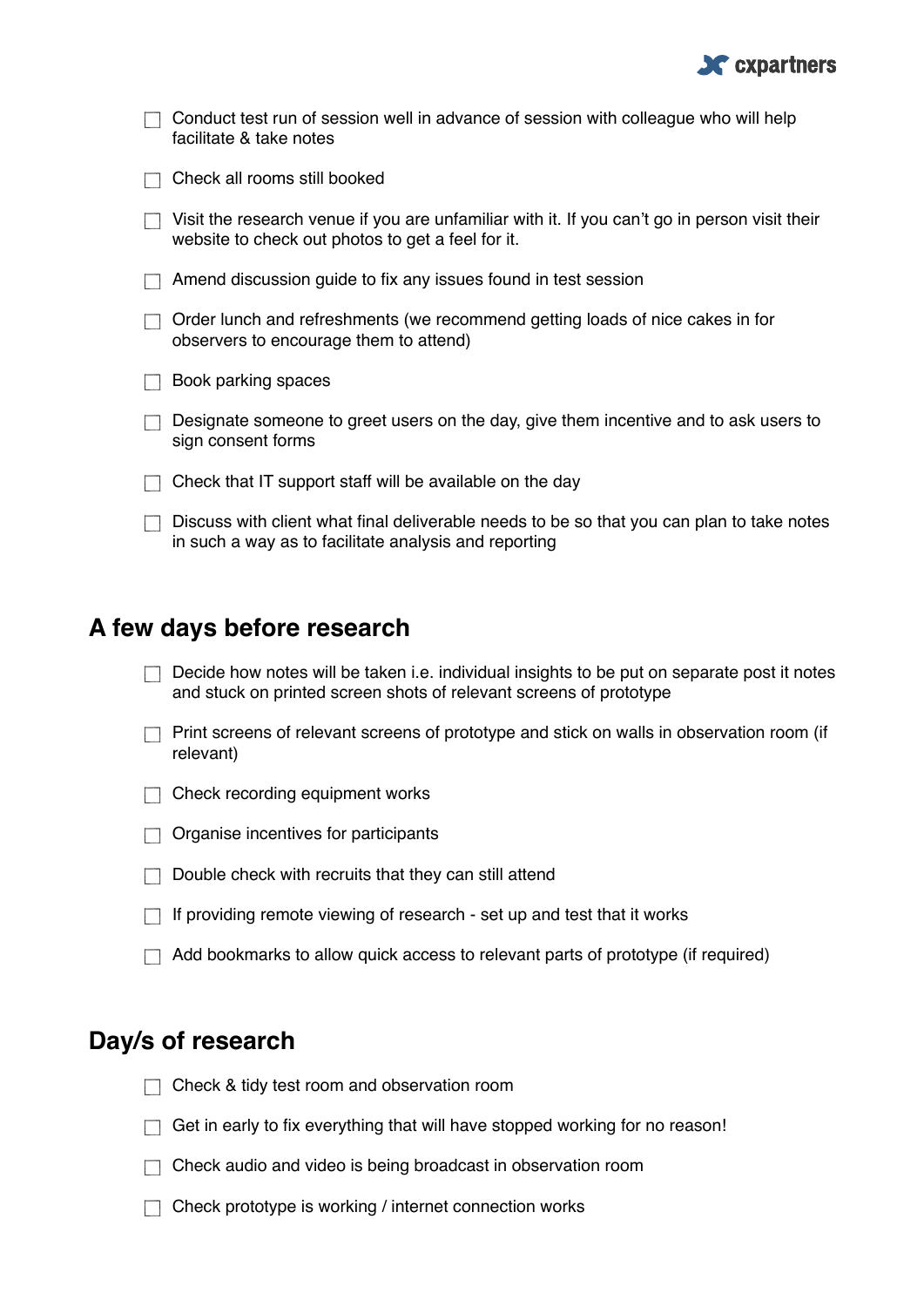

| Turn off any notifications that could distract the user during the sessions                                                                   |
|-----------------------------------------------------------------------------------------------------------------------------------------------|
| Give list of participants to reception/greeter                                                                                                |
| Print off consent forms for participants to sign before research                                                                              |
| Leave piles of sharpies and post its in observation room                                                                                      |
| Leave copies of materials for testing in observation room e.g. participant lists,<br>screenshots of test material & discussion guide etc      |
| Brief observers on what will happen during the day and how you'd like them to<br>participate, remind them of what you are testing and why etc |
| Leave time to re-read discussion guide and prepare for conducting the sessions                                                                |
| Facilitate session/s, recording each one if required                                                                                          |
| Take notes on every session                                                                                                                   |
| After each session return prototype to start point, deleting cookies / sample data etc                                                        |
| Check with observers after each session whether discussion needs to be refined/<br>refocused                                                  |
|                                                                                                                                               |

## **Analysis & reporting**

| $\Box$ Recap requirements for the report e.g. format, depth & structure (you may just need to |
|-----------------------------------------------------------------------------------------------|
| summarise findings in an email or spreadsheet or spin them up into user stories or            |
| similar if planning to resolve them within sprints)                                           |

| $\Box$ Absorb the data individually then look for patterns, insights, evidence and ideas with |
|-----------------------------------------------------------------------------------------------|
| your colleague                                                                                |

- Create 'report' (this can also just be a list of findings for more agile projects of course see appendix for a sample report structure
- Share report for feedback and amend it to suit

| $\Box$ Extract recordings if required and supply to client |  |
|------------------------------------------------------------|--|
|                                                            |  |

- Present report
- $\Box$  Share report with all parties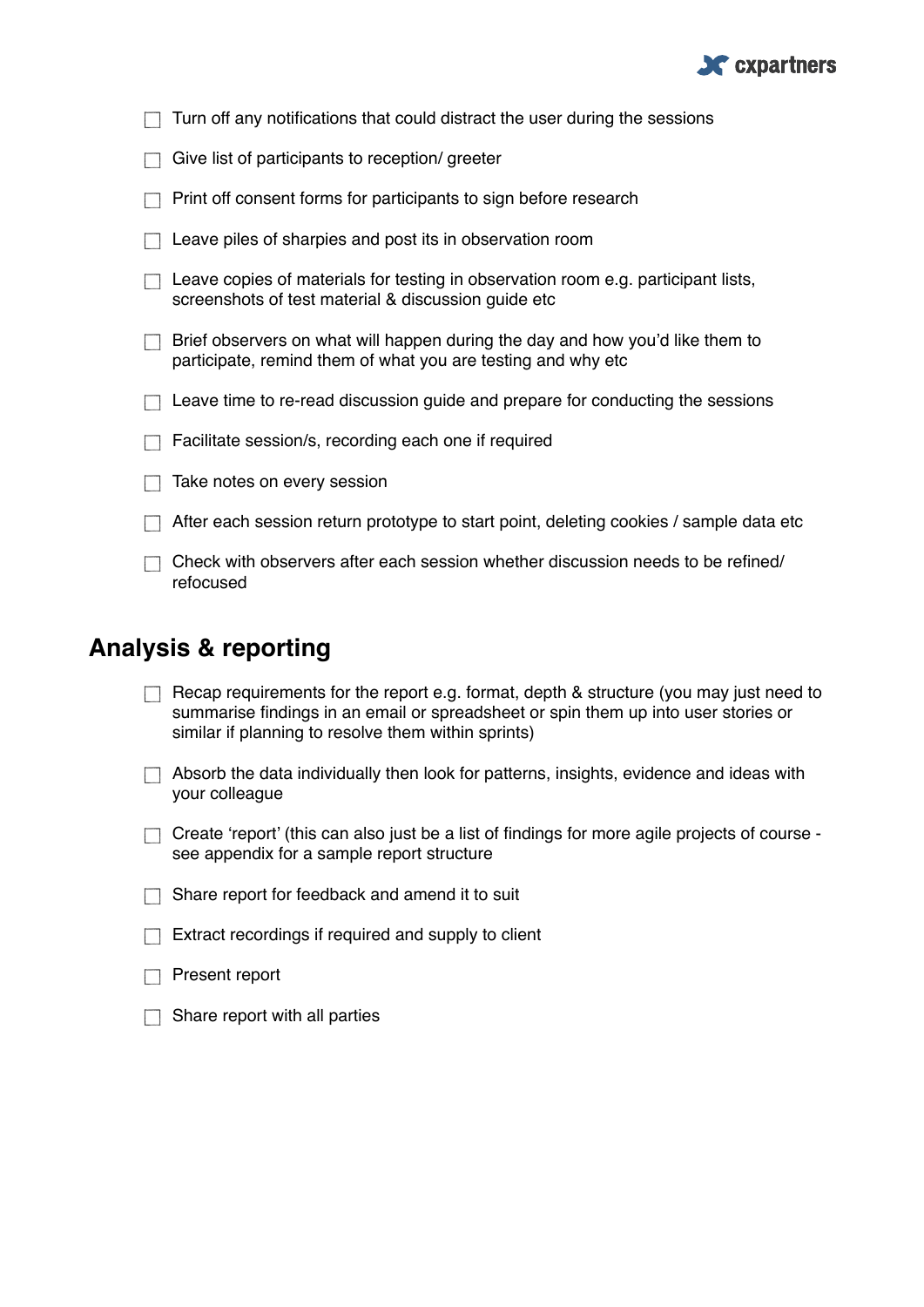

## **Appendix**

Many of the activities listed above follow a tried and tested formula.

Here are some example templates that you can use on your own user research projects:

#### **Sample internal kick off agenda**

- Aims and objectives
- Project background & wider business context
- Discuss brief
- Team roles & responsibilities
- Pre mortem
- cxpartners objectives for the project
- Budget & timeline

#### **Sample project kick off agenda / questions to cover**

(What / When / How / Who / Why / Where framework is useful here)

- Intros covering roles & responsibilities
- Project background & wider business context
- Aims & objectives of research Why doing it? What do we want to learn? (informs discussion quide)
- What are we testing?
- What testing methods are we using?
- Who / how many users do we want to test with? (informs recruitment brief)
- Where are we testing?
- When are we testing?
- Agree the research questions / objectives and what will be tested
- When do we need to deliver results by?
- Do we have any customer lists we can recruit from?
- What data protection issues should we be aware of with customer data?
- What devices are we going to test with? Desktop / tablet / mobile etc.
- Are we going to try and measure anything like satisfaction / time on task?
- Are we going to ask users to use anything else in test such as competitor sites?
- What do we not want user feedback on?
- What hypotheses are we looking to learn more about in the research?
- What format of report will be most appropriate?
- Are there any 3rd parties we need to involve?
- Known areas to focus attention on during testing?
- What are the risks?
- Success criteria?
- Walk through project plan / holidays / project comms / availability of key people

#### **Notes to help with writing discussion guides**

The discussion guide lists all questions the facilitator should cover in order to investigate the specific areas of interest within the prototype.